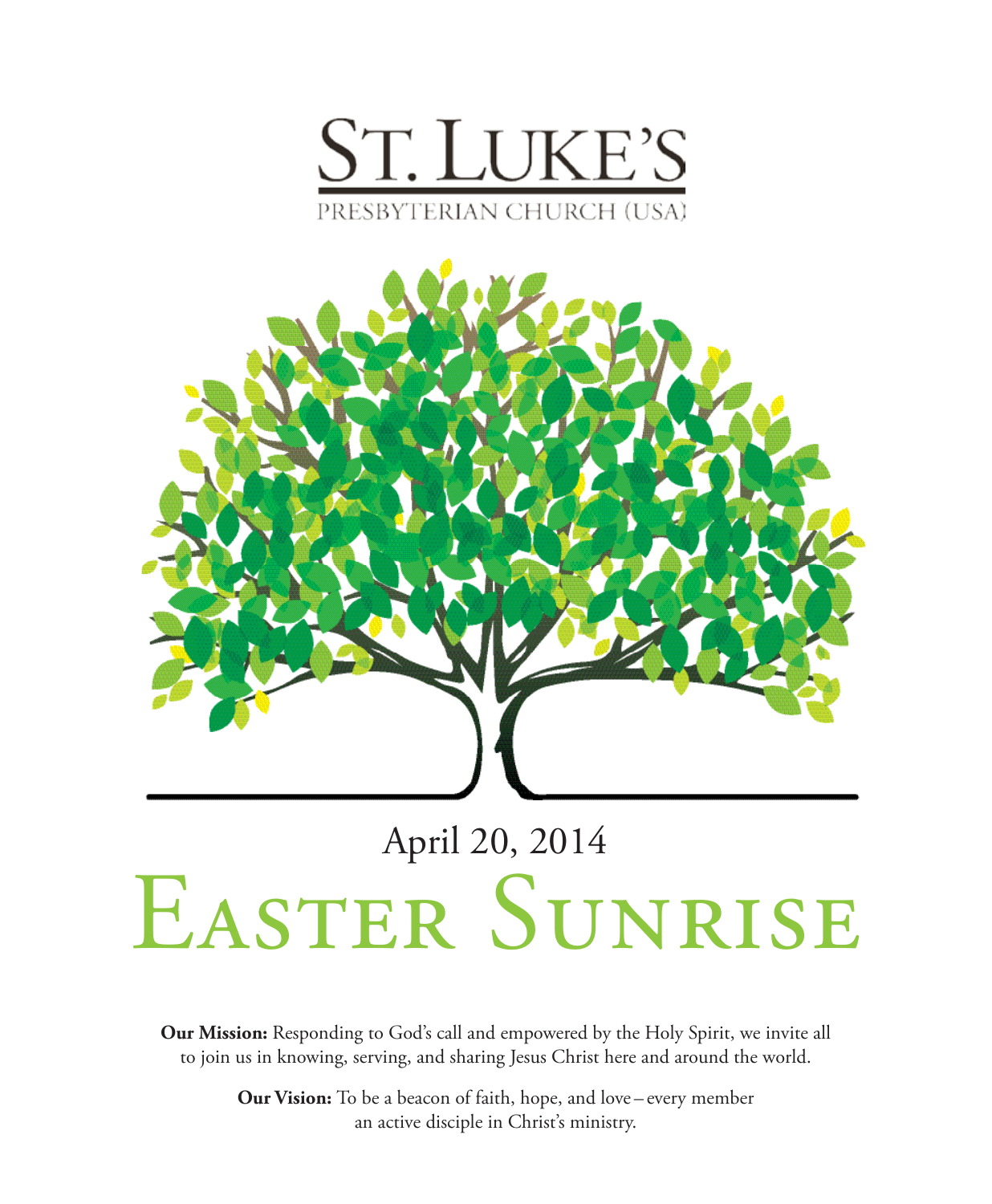

ST. LUKE'S PRESBYTERIAN CHURCH 1978 Mt. Vernon Road | Dunwoody, Georgia 30338-4617 770-393-1424 | www.slpres.org

#### **Welcome** Jason Whitener

# **Call to Worship People's Response: Christ is risen indeed!**

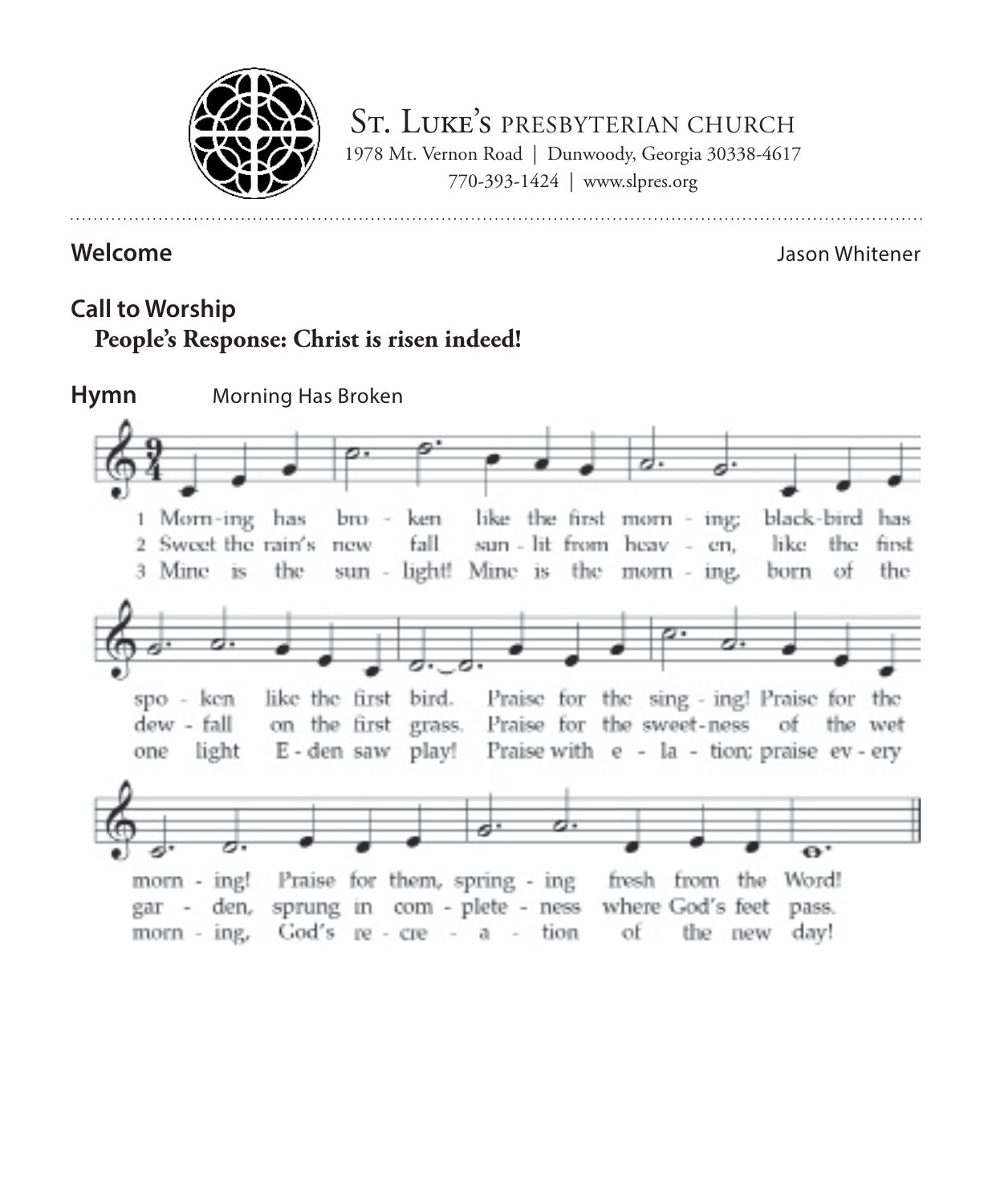# **Invitation to Confession and Call to Prayer**

Leader: The Lord be with you. **People: And also with you.** Leader: Let us pray.

# **Prayer of Confession**

 **Almighty God, in raising Jesus from the grave, You shattered the power of sin and death. We confess that we remain captive to doubt and fear, bound by the ways that lead to death. We overlook the poor and the hungry, and pass by those who mourn; we are deaf to the cries of the oppressed, and indifferent to the calls for peace; we despise the weak, and abuse the earth You made. Forgive us, God of mercy. Help us to trust Your power to change our lives and make us new, that we may know the joy of life abundant given in Jesus Christ, the risen Lord. Amen.**

## **Assurance of Forgiveness**

## **Gloria Patri**

 **Glory be to the Father, and to the Son, and to the Holy Ghost; As it was in the beginning, is now, and ever shall be, world without end. Amen. Amen.**

## **Morning Prayer & The Lord's Prayer**

 **Our Father Who art in heaven, hallowed be Thy name. Thy kingdom come, Thy will be done, on earth as it is in heaven. Give us this day our daily bread; and forgive us our debts, as we forgive our debtors; and lead us not into temptation, but deliver us from evil. For Thine is the kingdom and the power and the glory, forever. Amen.**

#### **New Testament Reading** Matthew 28:1-10

Leader: The Word of the Lord. **People: Thanks be to God.** 

**Sermon** Shannon Dill